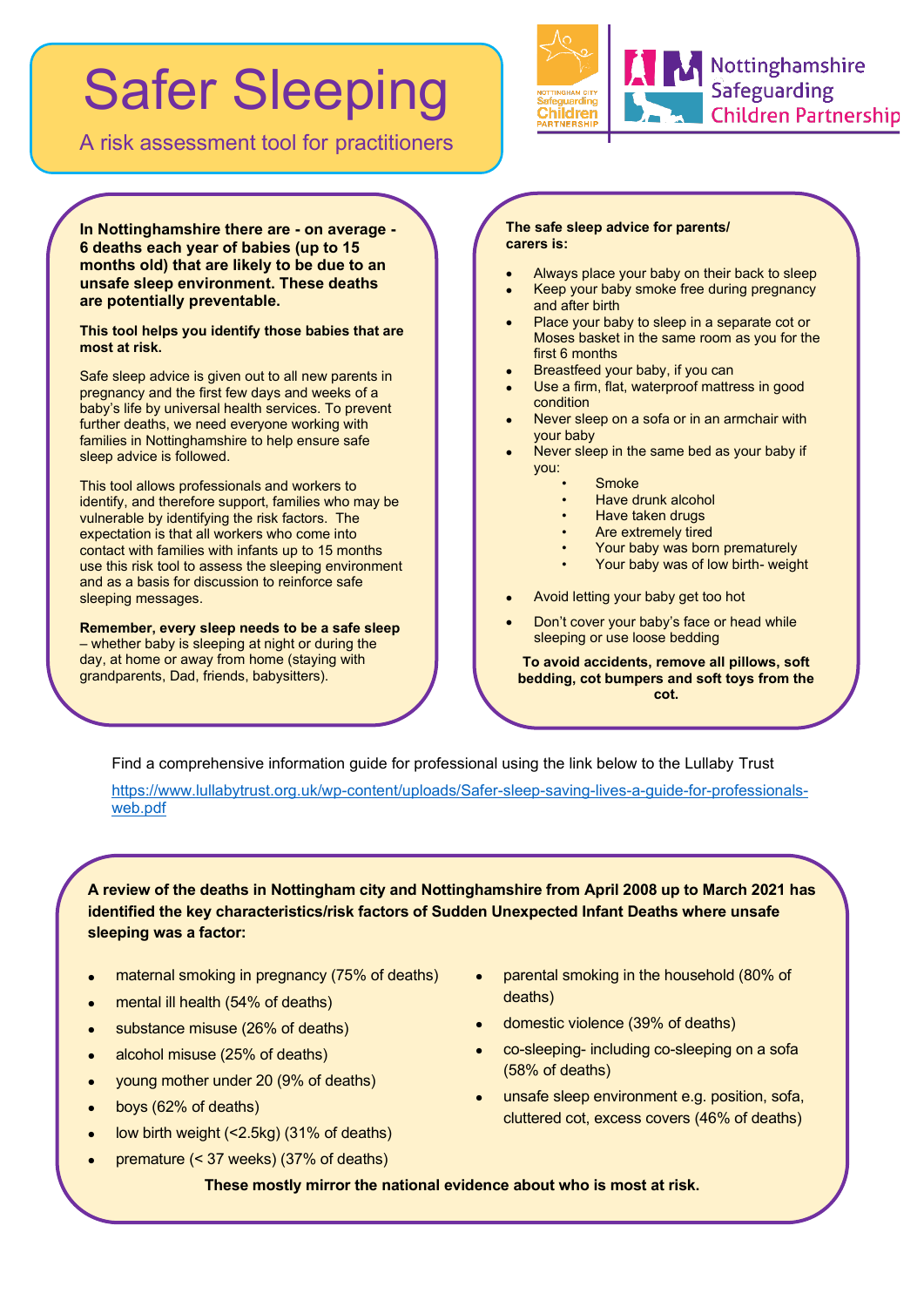## **National Learning**

**A recent national review conducted by the National Child Safeguarding Practice Review Panel, found that of 40 cases notified to the National Panel in one year (June 2018 – August 2019) involving infants who had died suddenly, (SUDI) co-sleeping featured in 38 of them. Parental alcohol and drug use were common, and in 8 of the 14 cases studied in-depth alcohol or drug misuse was a factor at the time of the last sleep"** 

**The report stressed the need for safe sleep practice to be firmly embedded within safeguarding practice and identified a continuum of risks that are reflected in our risk assessment tool below.**

**Click here to view the [full report.](https://assets.publishing.service.gov.uk/government/uploads/system/uploads/attachment_data/file/901091/DfE_Death_in_infancy_review.pdf)** 

### **How to use this tool**

**How to use the tool** you to share your observations with the parent. For more information see associated guidance. The tool helps you to identify who is most at risk of sudden unexpected death in infancy as a result of unsafe sleep practices and allows you to identify and map out the associated risk factors. It should be **completed together with the parent or carer** and used to guide a conversation about safer sleep practices. Observing safer sleep practice is a key element to risk assessment. Using this tool will enable

#### It's not about how many boxes are ticked; these are all risk factors in their own right.

You can complete the risk assessment below either by using a printed paper copy or electronically which ever works for you and the family, or as guided by your organisation.

#### **Child's Name Date of assessment**

**Parent/Carer Name Cares and Date of Review** 

| <b>Red Flags:</b>                                            |  |
|--------------------------------------------------------------|--|
| Co-Sleeping after consuming alcohol / using substances       |  |
| Sleeps where the baby is outside of their usual routine e.g. |  |
| different accommodation, baby unwell, family party etc.      |  |
| Parental smoking                                             |  |
| Poor Mental health                                           |  |
| Domestic violence within the household                       |  |

#### **Predisposing Vulnerability and Risk (Child)**

- $\Box$  Low birth weight (<2.5kg)
- ☐ Mild symptoms 'snuffle', cold
- Prematurity (<37 weeks)
- ☐ Under 1 year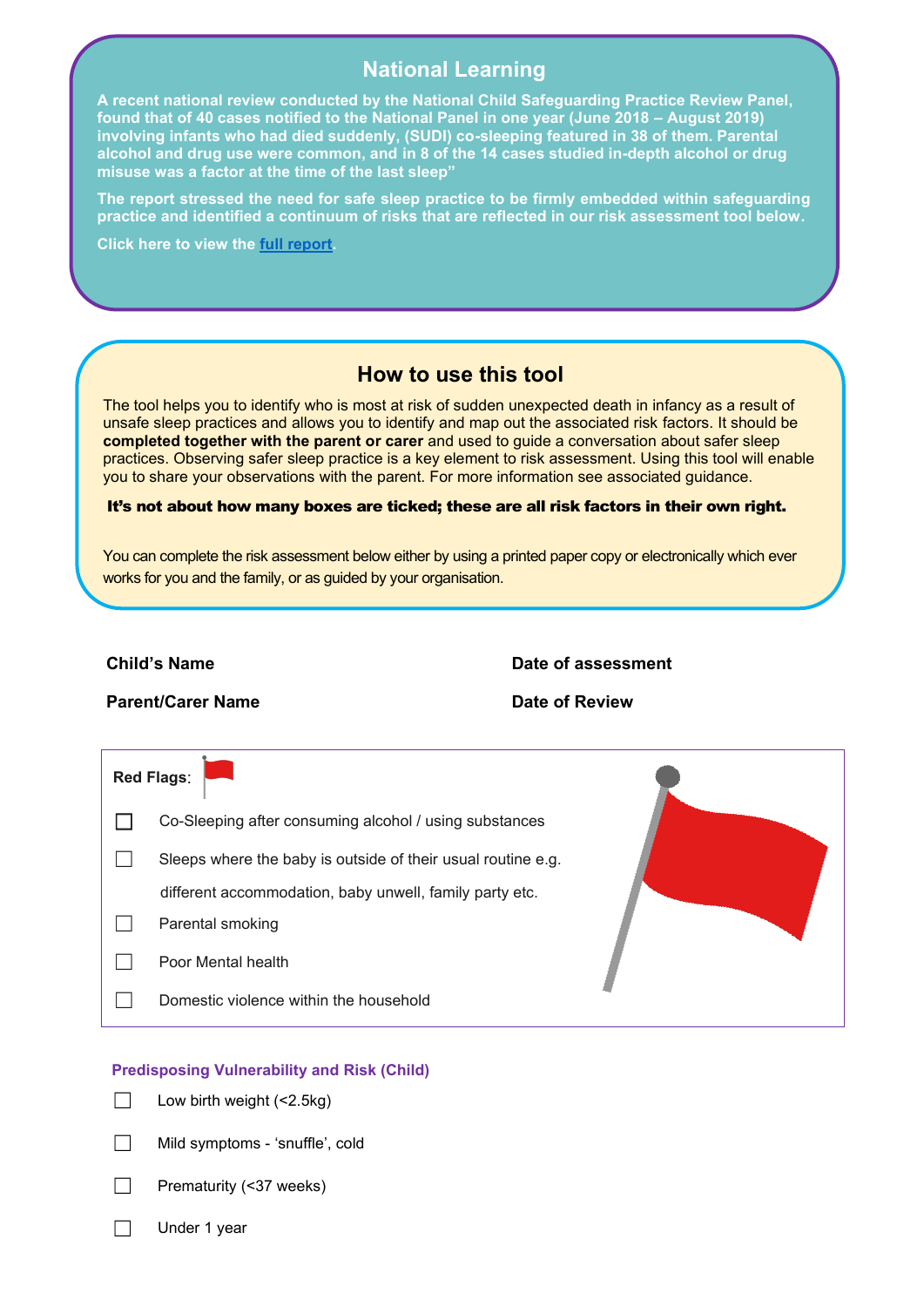|  |  | Predisposing Vulnerability and Risk (Parenting / Family circumstances) |
|--|--|------------------------------------------------------------------------|

- $\Box$  Smoking in pregnancy
- □ Smoking in household
- □ Co-sleeping together with associated risk factors Co-sleeping with your baby: advice from the [Lullaby Trust](https://www.lullabytrust.org.uk/safer-sleep-advice/co-sleeping/)
- ☐ Unsafe sleep environment including position, sofa, cluttered cot, excess covers, unsafe or unsuitable products used for sleeping in etc.
- $\Box$  Parental Mental ill-health problems
- ☐ Alcohol or Substance misuse

### **Environmental factors**

- $\Box$  Socio-economic deprivation
- ☐ Poor or overcrowded accommodation
- ☐ Adverse childhood experience of parents impacting on inability to detect harm in interpersonal relationships
- □ Ongoing and cumulative neglect
- ☐ Relationship breakdown and/or new partners
- ☐ Limited engagement with services, including late ante-natal booking and mistrust of professionals
- $\Box$  Parental criminal behaviours

### **Situational risks / out of routine incidents**

- ☐ Altered sleeping arrangement
- ☐ Alcohol or drug use on the night in question
- ☐ Temporary Housing
- □ Change of partner.

# **What to do next**

If you identify any of the risk factors, follow these steps:

• Check whether the family know what the safe sleep advice is: check their understanding both of the advice and why it's so important to follow it. Share with them the Lullaby Trust guide for parents:

<https://www.lullabytrust.org.uk/wp-content/uploads/Safer-sleep-for-babies-a-guide-for-parents-web.pdf>

- Are they following the safe sleep advice? Ask where the baby woke up. Remember, **every sleep needs to be a safe sleep** – whether baby is sleeping at night or during the day, at home or away from home.
- Ensure that the safer sleep for babies' information from the Lullaby Trust is given out in the parent's first language. Their easy read card is available in 23 different languages; **<http://www.lullabytrust.org.uk/publications-2015>**